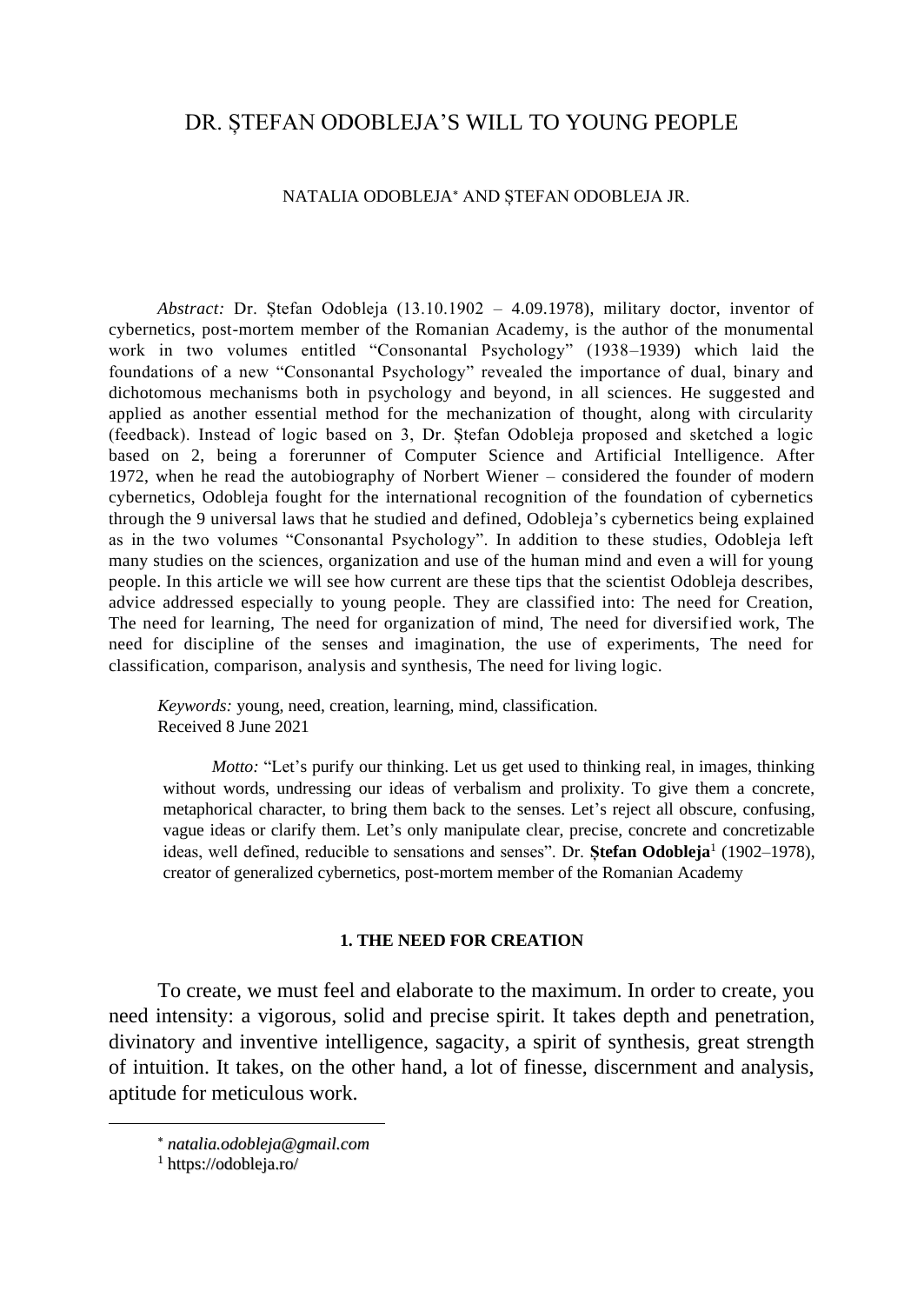

*Dr. Ștefan Odobleja*

To create, you need amplitude: a great wealth of elaborate material. Memory richness: complex, broad, encyclopedic spirit. The great inventions were made by scientists who were, at the same time, scholars. With simple incursions not much can be done. It must be attacked on a broad front. Only in this way can an important breach be made in the enemy's enemy front.

To create you need duration, perseverance, fixity, patience, a fixed idea pursued with perseverance, passion, obsession, lasting and tenacious concentration. Genius is only long-suffering.

We must keep the ideas and let them mature; the greater their gestation, the more perfect they are. Nothing important can be achieved without patience. To produce something beyond the common, we must also work and think infinitely more than others. Before inventing something in science or even in art, a lot must be invented in personal hygiene.

To create, you need a good memory, extensive knowledge, encyclopedic knowledge.

Scientific, philosophical, artistic or technical creation requires, first of all, updating with the present, with what is already acquired, known, expressed or invented. It demands the exhaustion of the assimilation of everything that has taken place in the respective field: a vast culture, a specialized, concrete and well-classified erudition. It is therefore necessary to thoroughly examine all the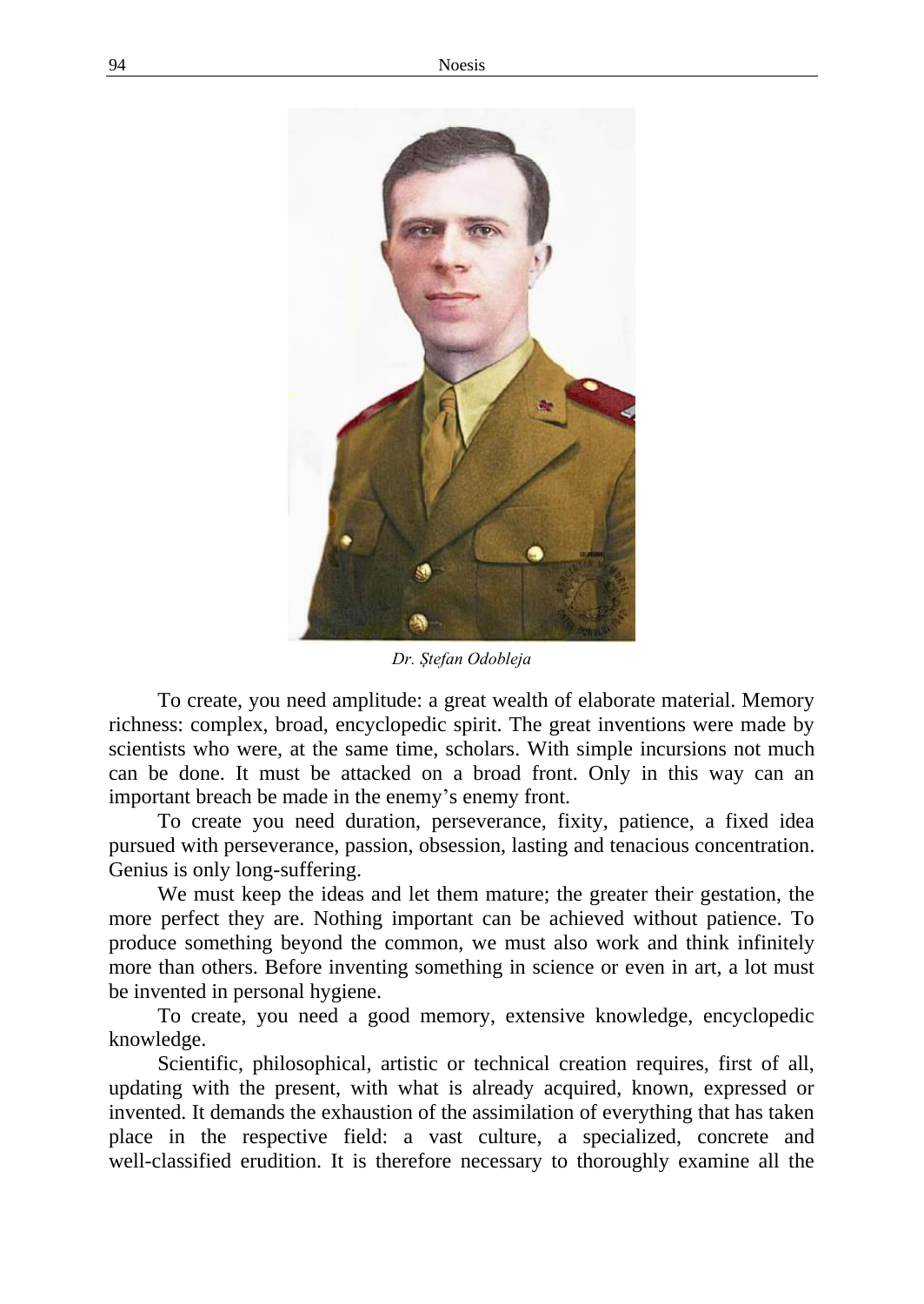works that have appeared on the subject we are concerned with. Let's not waste time discovering gunpowder or what is already known.

Psychology and Logic represent the foundation of all human knowledge and the backbone of all sciences. Indeed, knowledge presupposes not only a thing to be known, but also a knowing mind, an instrument of knowledge, and logic is the science of knowledge, the science of intellectual mechanisms, the normative science of methods of knowledge.

Research and observation methods, methods of thinking as well as methods of exposition are the tools with which we determine the contours and physiognomy of sciences and these methods, which are applied everywhere, are part of Logic. That is why logical theory cannot be indifferent to any Science, nor can it neglect it. For a good method is a good tool, while a rudimentary method is a rudimentary tool.

### **2. THE NEED FOR LEARNING**

We must learn using the method of rediscovery. Let's learn each thing from several authors: let's consult as many books as possible for each problem. Let's use creative games, intelligence games (word families, derivations, synonyms, analogies, poetic exercises). Let's get used to contemplation and meditation.

Let us inform ourselves in the specific spirit of the creation we are preparing for: the scientist must observe and classify, the philosopher must contact the sciences, systematize them, the artist must feel and express, the technician must experiment and combine real objects.

Let's avoid skepticism, let's cultivate optimism. Science, philosophy, art, technique are not exhausted at all; there are always discoveries to be made. Everyone must hope that he will have the right chance. In every new fact a great truth must be assumed.

The love for research will be cultivated by reading the history of discoveries, the lives of illustrious scientists, autobiographies of philosophers, scientists or artists. Curiosity will be cultivated through problems and expectations.

Let it be known, moreover, that all truths have gone through the phase of stupidity; there is no way to suddenly produce perfect truths.

We must be optimistic; we must believe in our strengths and possibilities. If you have an intelligence slightly above average, you can always have selfconfidence.

Let's work progressively; let's start with personal observations and ideas. Reading, let's work out. Let us always anticipate and anticipate reading; to read only to confirm or refute one's own ideas. Let's start with a little reading and the easiest, to avoid bluff inhibition. Let's read, if possible, in the order of the evolution of that science.

During the reading, let us doubt everything and everything. Let us doubt all the previous truths; to doubt everything that has been said or written in the matter. Let's read in a critical, difficult and distrustful spirit. Let's doubt the author's ability, despite his eventual celebrity. Let's not admit anything as an absolute, let's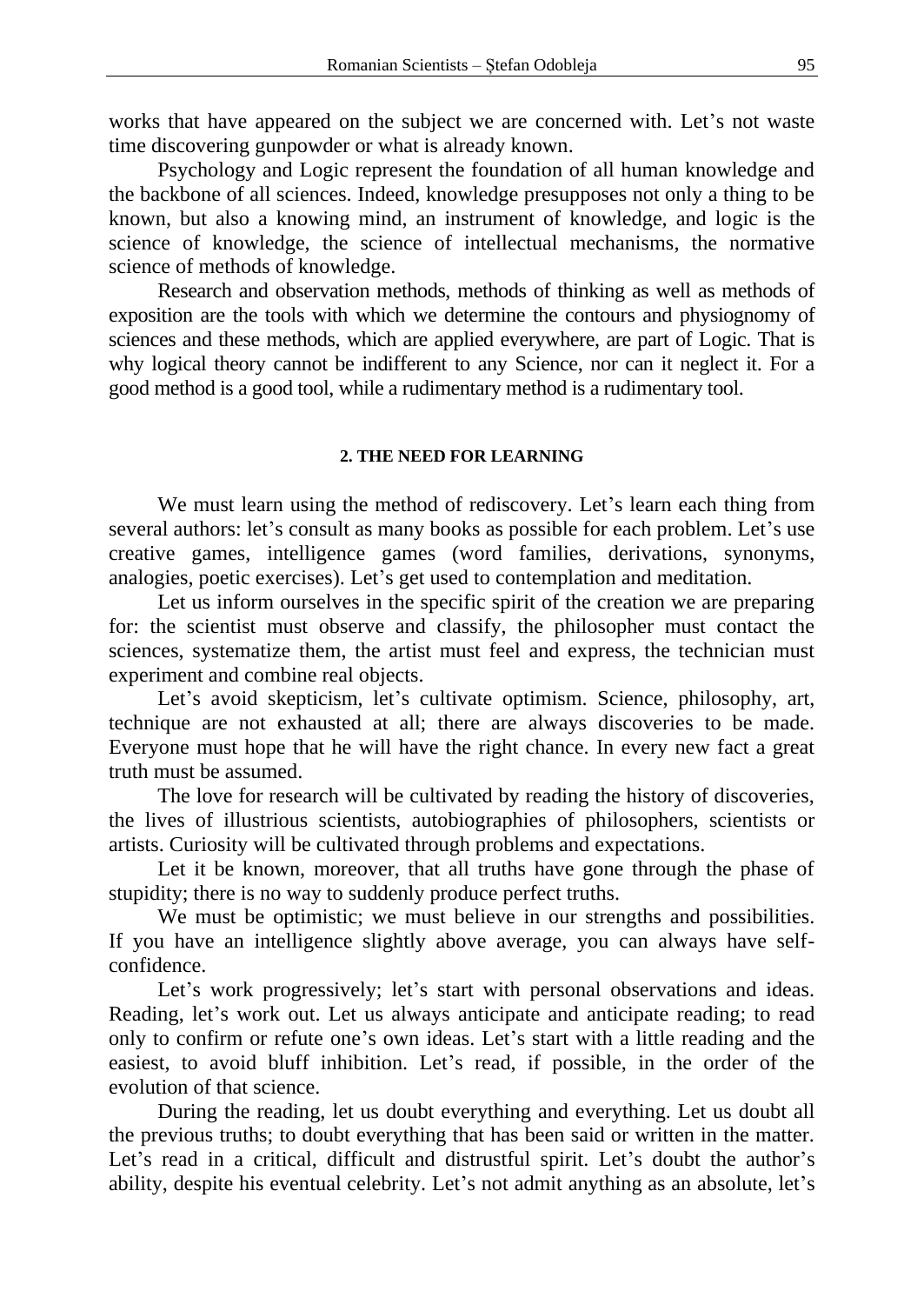accept everything in reserve. Let us not be fascinated, the idolatry of masters is a great obstacle to progress. Let's put the truth above any authority or celebrity.

Let's change, redo, reclassify everything we read. Let's try to offer everything in the clearest and most focused way. Let's look for novelty and originality; to reduce to more general classes or laws, to relate to other things, to explain in a different way.

… If the creation demands the renunciation of a number of pleasures and amusements, it offers in compensation, its own pleasures.

Let's abandon the other problems; only one big problem will be worked on.

Let's focus as much as possible on our study, focusing entirely on what we do at a given time. Great attention leads to great inventions. Let's avoid dilettantism and superficiality.

Let's dismantle the theme, let's attack each of its parts separately, through successive concentrations. To separate, to differentiate, to individualize, to specialize, to distinguish each problem. Let's avoid amalgam, mixing, shapeless mass. Let's open subchapters at every step. Let's isolate in separate chapters: history, bibliography, criticism, applications, discussions. Let's avoid sprinkling criticism, discussions, hypotheses and facts at every step; it is better for them to be separated.

… There is a great need for the memory to be materialized, depositing it on paper, in files, in files, which will thus replace it, substituting itself. It's an economy and an amplification at the same time.

… When reading, when making observations, etc. the creator to get used to omitting everything unrelated to his work. To create a selective, unilateral, limited, specialized perception. Always ask yourself: what should be kept in mind? In what order of importance?

… We must insist for a long time on the rare books, exceptionally well written and thought out, and even resume their reading.

Let's write down everything that deserves to be remembered: observations, experiences, events, ideas, readings. Let's write down all the details, all the results, all the subtleties. Let's note the successes as well as the failures. Let's note the rare elements, as well as the frequent ones, especially at the beginning when it is difficult to guess in which direction what is important will be found. Let's use memotechnics. Let's use general files, memos, forms, summaries, books, libraries. Let's note (materialize, fix) the sensations with the help of recording devices: photography, cinematography, phonography, compass, electrical measuring devices, mechanical recording devices, scales, chemical detectors.

### **3. THE NEED TO ORGANIZE THE MIND**

Let's write down our ideas through the images that compose them. Let's even note the events, through literary sketches, or through their musical expressions (these notes will, themselves, be useful for artists).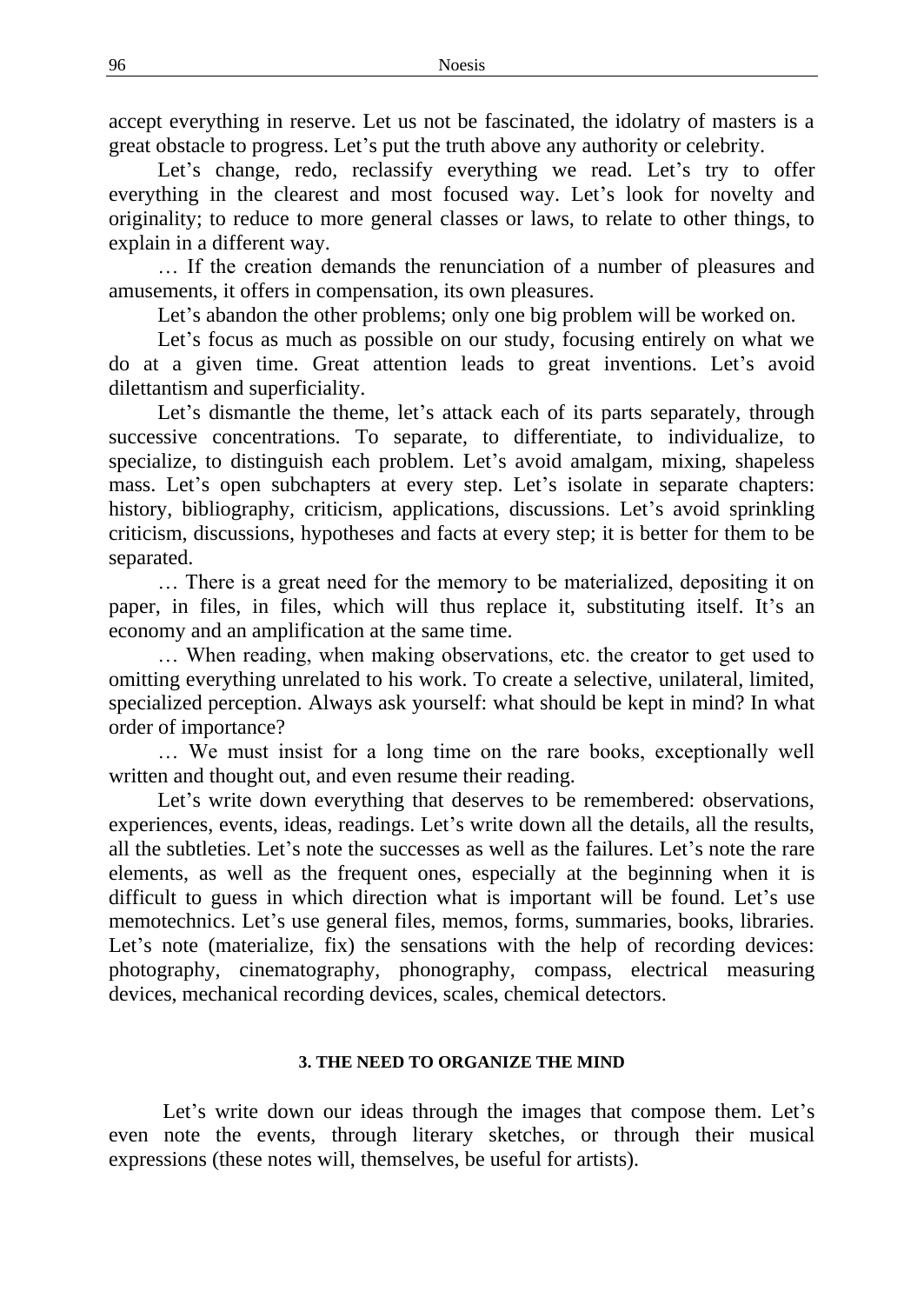Let us seek to delve into the deep depths of ideas; to retain them exclusively. in their simplest, purest and most concrete form. Let's learn to look for ideas, to discover them under the shell of words; to know how to peel them. Let's learn to undress ideas and detach them from form and language. Let's only record or write down classes and laws. Let's extract the essence, let's not copy the texts of the books.

Let's think without speaking; let's get used to it. But, because it is necessary to record the fruit of one's own thinking, this recording must at least be kept to a minimum. Very abbreviated notes will be taken (by signs, drawings, synoptic diagrams, sketches or transcripts), which only slightly impede the course of thought. A little later (after the moments of inspiration) these notes will be developed, which will suggest the rest of the thinking. Sometimes it is useful to delete any recording, for 5–30 minutes, to give the thought the freedom to take off. After that, the products will be recapitulated and registered.

Let's purify our thinking. Let us get used to thinking real, in images, thinking without words, undressing our ideas of verbalism and prolixity. To give them a concrete, metaphorical character, to bring them back to the senses. Let's reject all obscure, confusing, vague ideas or clarify them. Let's only manipulate clear, precise, concrete and concretizable ideas, well defined, reducible to sensations and senses.

Let's always exemplify. To set an example for ourselves is to give our thinking a solid foundation. To exemplify while expressing ideas is to make oneself understood.

Let's focus our ideas; to work with pure and focused ideas. Let's express them in the same way; readers will only gain. Science is enormous while time is short and life is complex. Therefore, prolixity, digressions, uselessness, nothingness will be combated, in writing as well as in thinking.

Think of synoptic tables; this means removing the heavy burden of the imperfections of a language (conjunctions, prepositions, inflections, articles, genres, pronouns, and the countless multitude of synonyms). Let's avoid digressions and uselessness.

… It is preferable to think without using words; to think in direct sensory images or representations.

# **4. THE NEED FOR DIVERSIFIED WORK**

Let's react against excesses, fatigue, overwork. Let's apply the rules of aesthetics; to learn to drift, to have fun, to relax.

We mention among the appropriate derivatives and entertainments: manual work, walking, walking, cycling, traveling, horseback riding, swimming, gymnastics, sports, games, friction, massage, poetry, literature, humorous readings, music, dance.

Creative activity – like all our actions, in fact – must be cyclical, oscillating rhythmic, constantly oscillating between the various antitheses of which our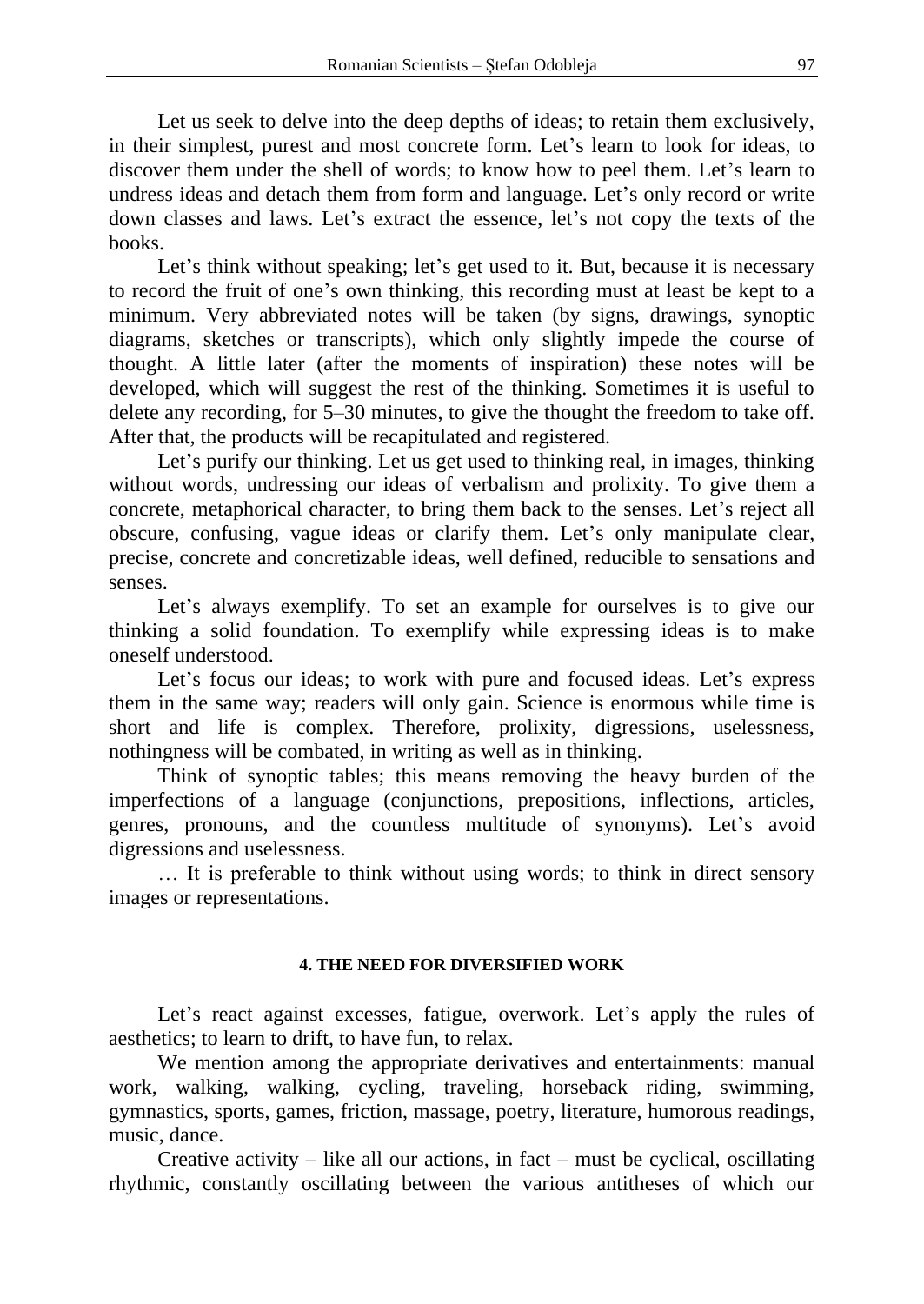intellectual and physical functions are composed. Intelligence is a myriapod whose steps must alternate successively. We must, therefore, specialize the moments, differentiate them, always vary them. Creative work is not a block; it is reducible to many phases, the succession of which must be cyclical.

We have to work cyclically. Let's resume a few times. Let's go back to the work often until the results are perfect.

Let's alternate work and rest, exercise and relaxation, stimulation and calm, creation and recreation, concentration and distraction.

Let's alternate learning with elaboration, observation with meditation, reading with its resumption, perception with reflection, sensations with thinking, formation of apperception with creation, incubation with hatching, gestation with birth, preparation with inspiration, prelude with "intuition", facts with hypotheses. Reading excites productivity, and productivity demands control through new readings. Thus, reading builds and builds, but it is also reading that verifies and destroys or confirms and reassures.

Let's alternate the elaboration of the various chapters (parts) of the paper. Let's alternate its conception and expression, ideation and eloquence, meditation and writing, background and form, conception and style.

Let's alternate theory with practice, speculation with application, science with art. Any science that does not turn into practical applications is a crippled, lame and useless science.

Let us alternate synthesis and analysis, classification and division, definition and description, generalities and details, theses and antitheses, fusion and discrimination, similarity and differentiation, far vision and close vision. Let's build, destroy and rebuild a few times.

Let's work at a steady pace; studiousness, constancy, patience. Let's use especially the morning and evening work.

Let's read in order of difficulty, complexity, confusion and inaccuracy. Let's start with what is clear, easy, simple.

Let's start with building the skeleton of a plan, which we will cover in time. Gradually the outline of this plan will be replaced by another (better, more complete and more appropriate).

Let's write and formulate our ideas; we are inspired by writing. Let's present our ideas in a scientific society; the criticisms that will be expressed there will guide us and, at the same time, will stimulate us. Let's get involved in the fight for ideas. Let's talk and talk to someone; the conversation is a real collaboration.

### **5. THE NEED TO DISCIPLINE THE SENSES AND IMAGINATION, TO USE EXPERIMENTS**

Let's discipline our senses and imagination. Let us educate our will to think; without voluntary activity the efficiency of the creative imagination will be very low.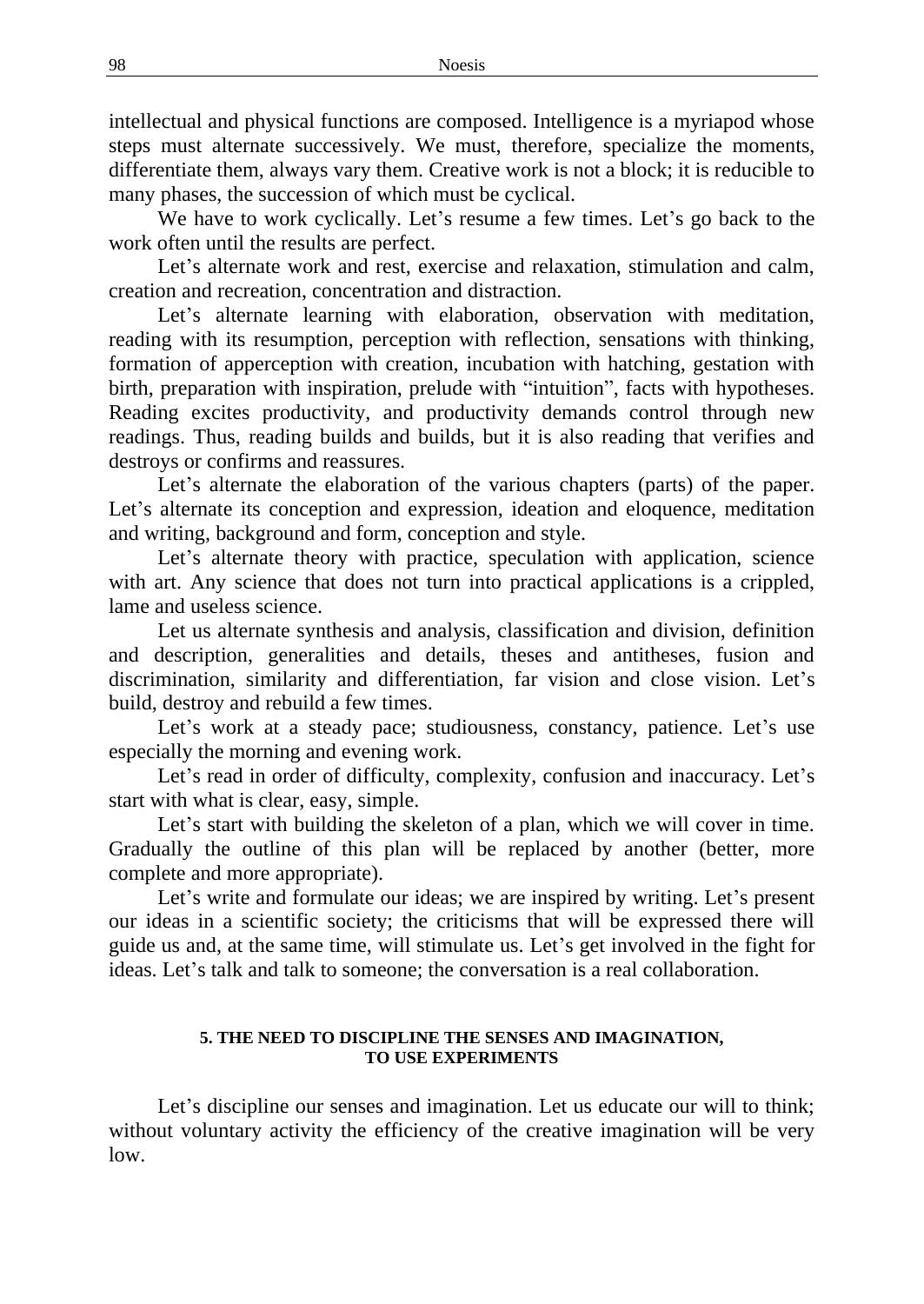Let's be careful; not to lose our moral balance. In practical life, let's not give up salutary common sense. Let us avoid being deceived by our own ideas; let's stay on the middle line.

Let's challenge the experimental approach; let's experiment. Let's ask the studied phenomenon (or object) all the possible questions, applying all kinds of imaginable techniques. Let's learn the experimental technique; there are a lot of books on this today. Let us never limit ourselves to a single experience; it would mean exposing ourselves to a definite error. Hundreds must be made. Let's repeat a few times the experiences whose results are simple, constant, easy to decipher.

Let's try to inventory new techniques, making new approaches. Let's not resign ourselves to the usual experiences, trivialized or already used in that field. A trivial experience is an exhausted experience; it can only offer a trivial truth and nothing original. So let's try to adapt new techniques. To this end, we should consult all experiments performed in other branches of science (physics, etc.). reviewing them yields useful suggestions. Let's classify the known techniques, in order to be able to invent new ones.

When we want to study a science, we must compare and bring it closer to all other sciences: physical, psychological, psychological, etc. Every restricted branch of a science must be sought in all other branches of that science (and in all other branches of other sciences) phenomena, laws, classes, and analogous, equivalent, or related notions.

In each field, let's read a few treatises, with the preconceived idea of finding similarities with the particular science we are concerned with. Let's insist until they are found, because they certainly exist. There will be a rich harvest of valid scientific ideas. Then there is nothing left to do but to gradually filter out the similarities until we catch their unifying thread, which is most often a common cause or law.

In each subject, in each chapter, in each problem, after consulting several authors, they must be placed in parallel in a comparative synoptic table.

Dictionaries will be used frequently; each word will be searched for all its synonyms. That word should be followed in translation into a foreign language; also to be followed in retranslation. Thus, new synonyms and new meanings will be found, which are just as many new ideas, especially for the particular field of research. Each new word evokes a lot of collateral ideas.

### **6. THE NEED FOR CLASSIFICATION, COMPARISON, ANALYSIS AND SYNTHESIS**

Everything that is done will be done in series; it will be learned, thought about, classified, compared, criticized, defined, divided, synthesized or analyzed in series. All chapters and notions will be divided on the same day; only divisions will be made during this time. Another day each notion will be defined; nothing but definitions. Another day, again, only laws will be studied.

The readings will be done in series; on the same day, all the authors will be consulted on a certain problem (limited and circumscribed) in the subject that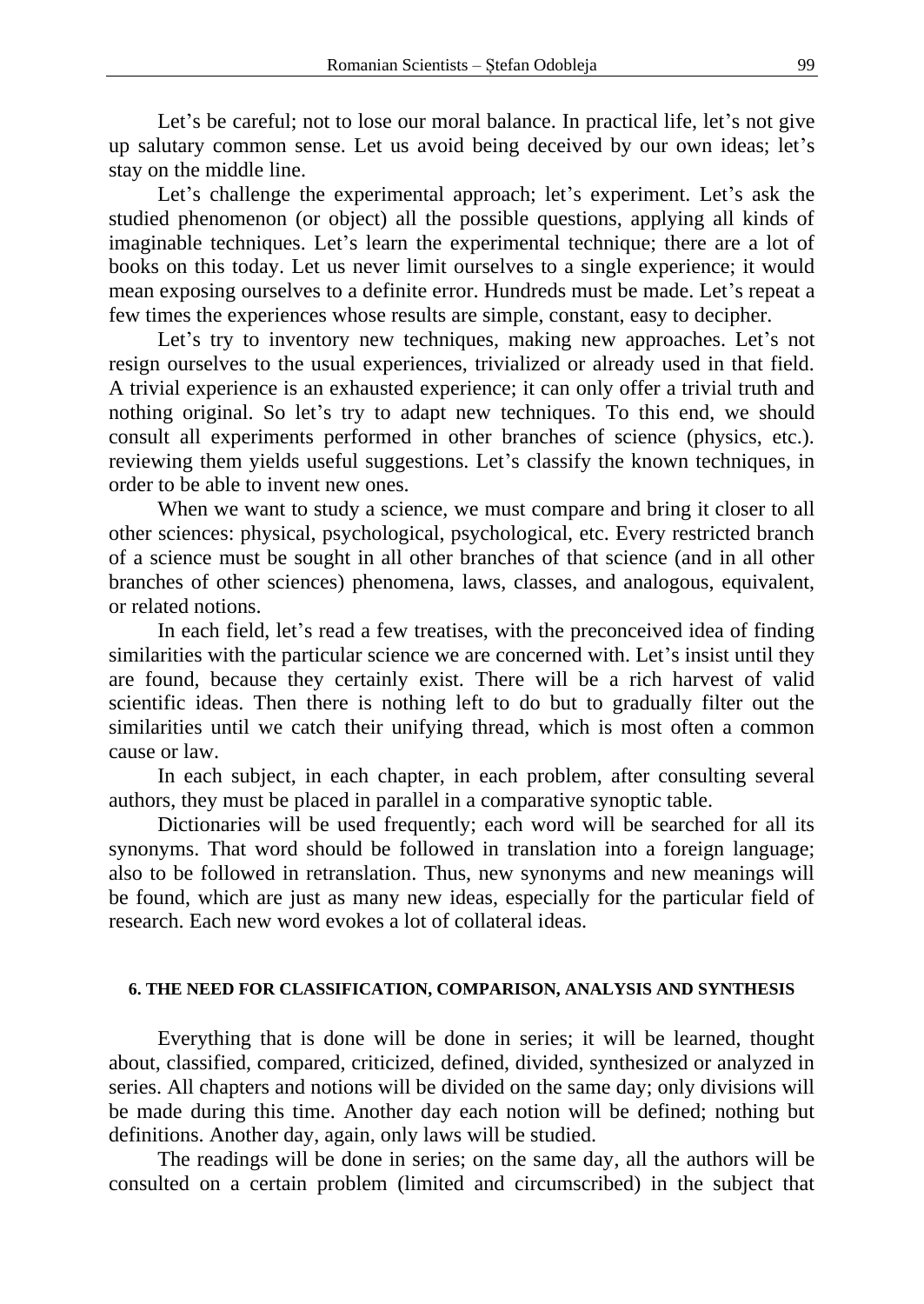concerns us. It will then be repeated, the same for each of the other issues or chapters. The idea must be "hatched."

It must never be abandoned; it must always be kept at the forefront of thinking. It must always be carried with us; she must accompany us everywhere, on a journey as at home, in society or in solitude; night and day, in a dream or in a dream. As long as the research lasts, let's be obsessed with this fixed idea. Let us always remain absorbed and meditative. Let's always enjoy this idea and be passionate about it.

The affective states will be harmonized with the intellectual processes and vice versa. It will cause, on the one hand, the feeling appropriate to the process we want to carry out. On the other hand, the presence of various feelings will be exploited by working in accordance with the case; will take advantage of moments of exaltation and optimism to criticize others and create hypotheses; moments of pessimism and depression (bitterness, disappointment and hesitation) will be used to self-criticize, to check, to control oneself.

Let's look for the ambiance, the closeness, the contact, the knowledge, the friendship of the great creators. Let's try to imitate them, to understand them, to contaminate ourselves with their virtuosity, sensitivity and intelligence.

Theme catalogs will be organized, with divisions and subdivisions. Prior to any particular training, the general plan will be reviewed. The general plan will be frequently agreed with the new stage of knowledge. It will often be resynthesized; the works will be reclassified in the sense of the new views. The general plan of each cited work will be studied; the general plans will be collected and compared. After that it will be necessary to decide the best one. Classifications will be collected; it will seek to unify them. The points of view will be collected and will be systematized according to their practical importance. The methods will be classified; not to advance at random. A work plan must be drawn up together with the work plan. The time must be well set, ie classified.

### **7. THE NEED FOR LIVING LOGIC**

Formal logic – the classic logic of yesterday and today – is compared to real, true logic, in the same relationship in which a stuffed bird is to a living and true one. Indeed, apart from the feathers and the external appearance, beyond that it lacks almost everything, it lacks the entrails, it lacks feeling and movement, it lacks life.

Adherents of formal logic claim that they are engaged in the study of truths. But how will you be able to know the truth if you ignore the thinking that produces it? Who would dare to claim that he has studied flour thoroughly, if he does not also know the mill that grinds the wheat from which it comes?

The truth interests us not only as a product, but also as a production and even more as a production than as a product. Since truth is the product of thought, we are interested in thinking at least as much as its product, even more so. A study of truth that ignores truth-producing thinking would be nonsense. The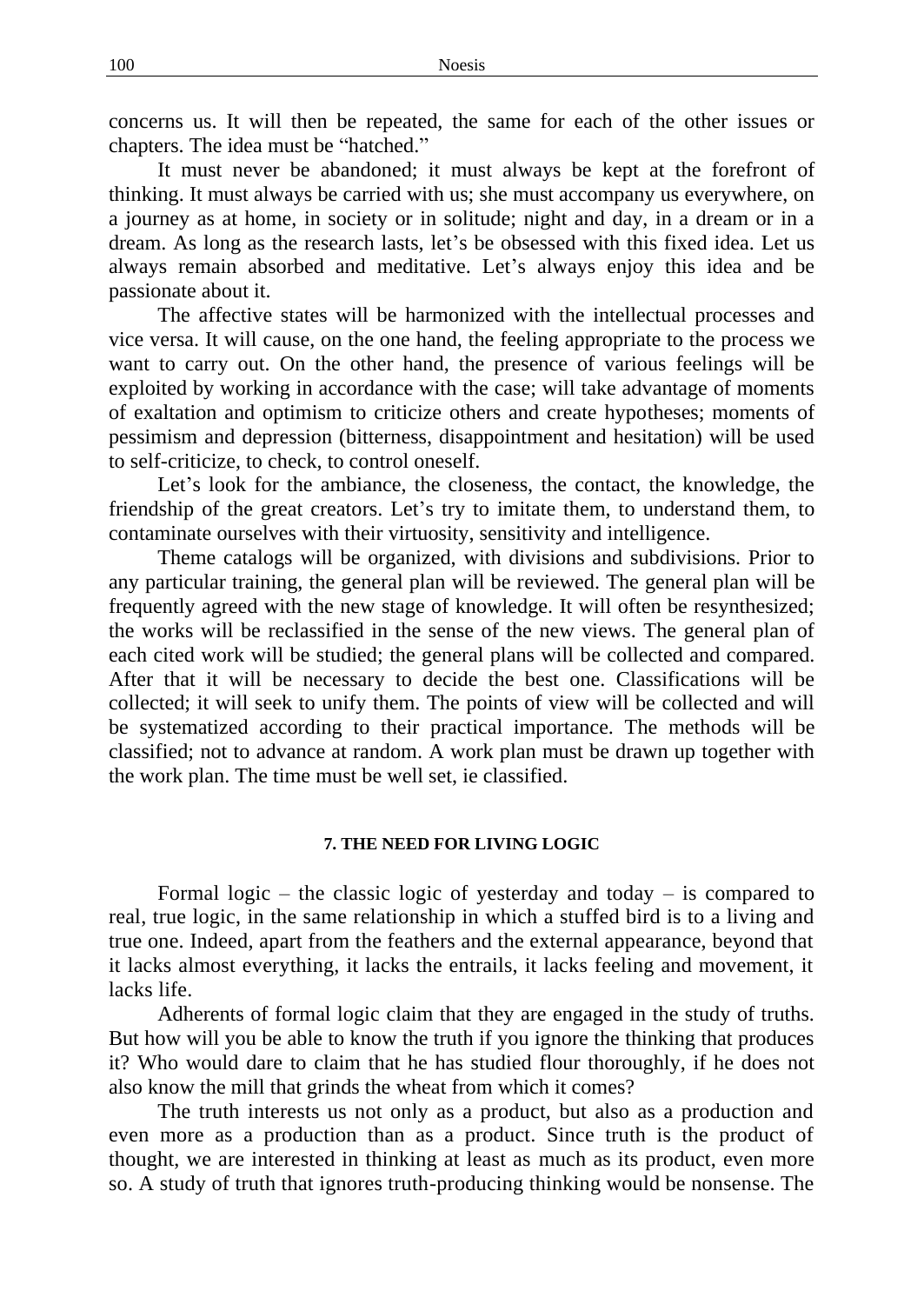methods of obtaining the truth are more important than the methods of trying and recognizing it.

To answer the question, "how is truth born and how can we obtain it," is more important than answering the question, "what is and how is truth." A pattern is worth more than a print, because by owning a pattern we can have with its help, hundreds and thousands of prints. Likewise, the knowledge of thought is worth more than the knowledge of the truth, because by mastering the secrets of thought you can produce many and precious truths. The production of truths interests us more than the truths produced. Just as the creation of literary works is more valuable than their evaluation by literary critics. Consequently, static, inert logic must give way to another dynamic and genetic one. The logic of the product must be complemented by a logic of production, the science of truth must be included and subordinated to the science of thought.

If the old logic put the main emphasis on ideas or thoughts, the logic of the future will consider it first and foremost the ideation or thinking. Instead of ideas that stand, ideas that move. Instead of pressed and dried ideas, fixed with a bold in the logical insectarium, the logic of the future puts living ideas, in full motion and in full logical evolution. We will not be satisfied only with the cataloging of the different figures resulting from the association of ideas, but we will seek to decipher the determining cause of the association and the intimate mechanism by which those logical figures are formed. We will not limit ourselves to fixed and immobilized ideas in fixed patterns and forms, but we will follow especially the mobile ideas, the mobility of ideas and the laws of this mobility. Having exhausted the study of forms, we shall now turn to the study of the formation of forms.

In the old logic, the principles had only the mission to be inscribed on its frontispiece. They were talked about once and for all, at first, in an introductory chapter. Furthermore, nothing reminded them. Today we ask logical principles not to stand, but to activate, work and process, to energize, to collaborate, to lead, to initiate, to attract and repel, to pull and push, to implode and to inhibit., to organize the whole logic, to penetrate everywhere and do everything. The principles make the concept, they build the judgment and the syllogism and also through their action the classification and the division take place like all the other logical processes. Principles are the natural laws present at the origin of all logical facts.

The logic until today was bookish: it studied the preserved thought, the thought put on paper in the form of sentences and phrases. In its place, a real logic is required today, to study fresh thinking, unmummified thinking and not yet buried in the sarcophagus of papers.

The logic of today was a verbal, indirect logic. She studied ideas and thinking through the words she expressed, the ideas translated into words. Instead, we propose an ideational, direct, non-verbalist logic, studying thinking directly on thinking and ideas directly on ideas.

The logic of today was a posthumous logic: it studies thinking more or less later after it has been thought. She proceeded to examine the thought — that is, something alive — waiting for it to die first and then for an autopsy. Dissecting the